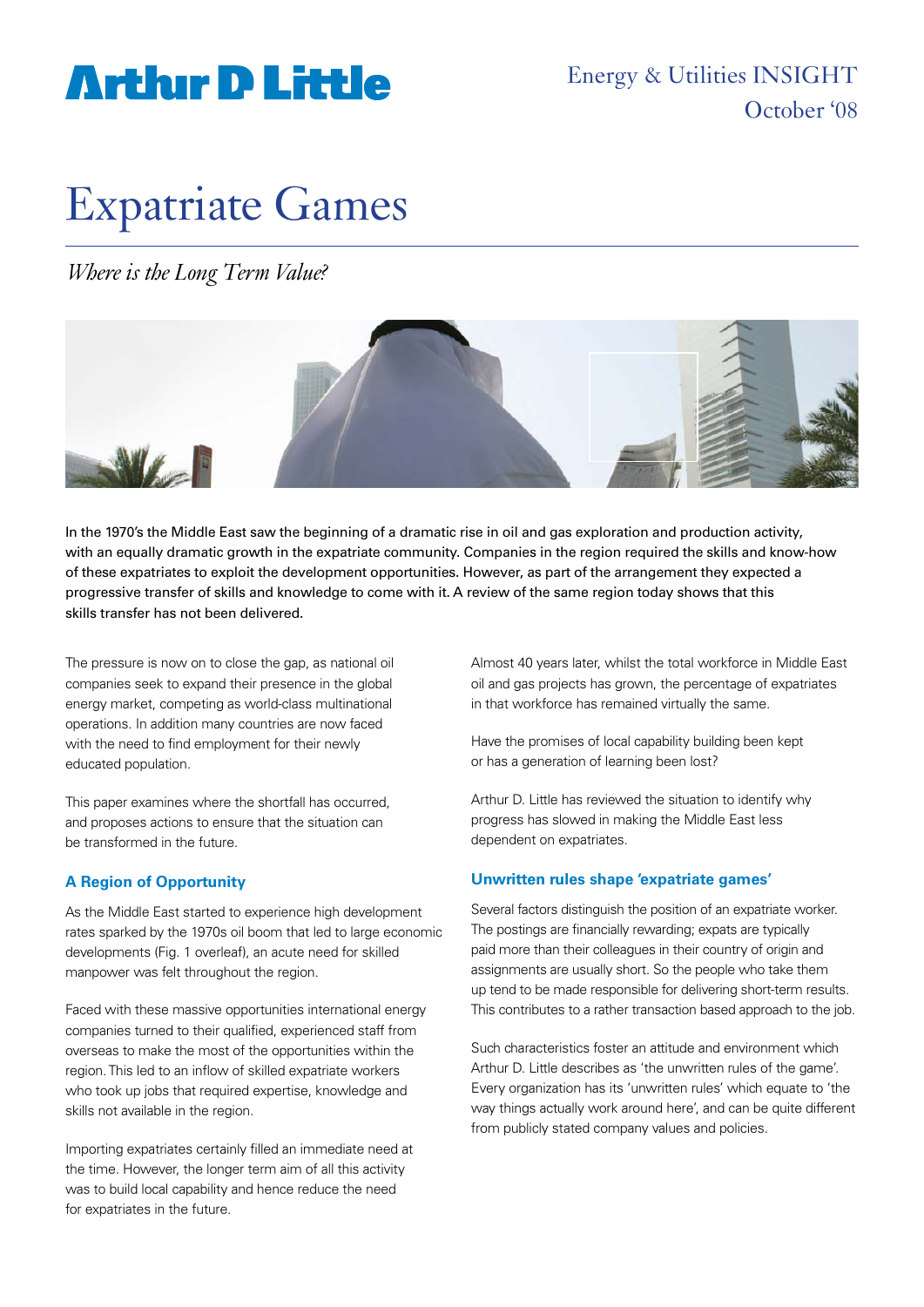### **Arthır D Little**



In the Middle East expatriate world, the 'unwritten rules' include a view that the expatriate is there to provide their experience, not to pass on their skills and bring their posting to an early finish. In fact, building the capability of a local colleague may be exactly what an expatriate does not want to achieve; because of the short-term duration of their stay, they can operate with little sense of ownership or commitment to the company as long as they fulfill their defined roles and responsibilities. Due to the transitory nature of their posting, they are not incentivized to drive long term business development or sustainable improvements.

For the locals the 'unwritten rules' are that the expatriate has the knowledge and experience and knows what to do, so they are the real decision makers. Responsibility often does not truly reside with the local manager, compromising his or her ability to manage the business.

### **Cashing in the Expatriate dividend**

Forty years after the boom in expatriate assignments began things have changed little. The typical expatriate position is still financially rewarding, of limited duration and largely transactional.

In our review of this environment, we found that the processes, incentives and methods for developing learning and skill transfer have not moved on since the 1970's and 80's.

What has changed is the pressure on local governments to increase localization and to cash the development dividend from expatriate investment. The increased pressure has several drivers. These include:



- $\blacksquare$  Increasing local unemployment, particularly among a rapidly burgeoning young adult population.
- $\blacksquare$  The need to provide local job opportunities for top graduates or risk seeing them emigrate, taking their talent and educational investment with them.
- $\blacksquare$  The need for more proactive and expert management of maturing oil and gas assets.
- $\blacksquare$  National oil company aspirations to play as multinationals in the global energy market have also risen sharply in recent years. Expertise is needed to manage the local production but also the growing international operations, all of which requires greater numbers of skilled local staff.
- NOC's need to be seen as national champions; finding ways of hedging against their country's expatriate dependence in the future.

All of these issues are being played out in a labor market where 50% of the current expatriate workforce is due to retire over the next 10 years which further exacerbates the situation.

The national companies' ambition to develop local capability and local opportunities, with diminishing help from expatriates, has not changed in 40 years. Yet the gap between aspiration and reality remains wide open.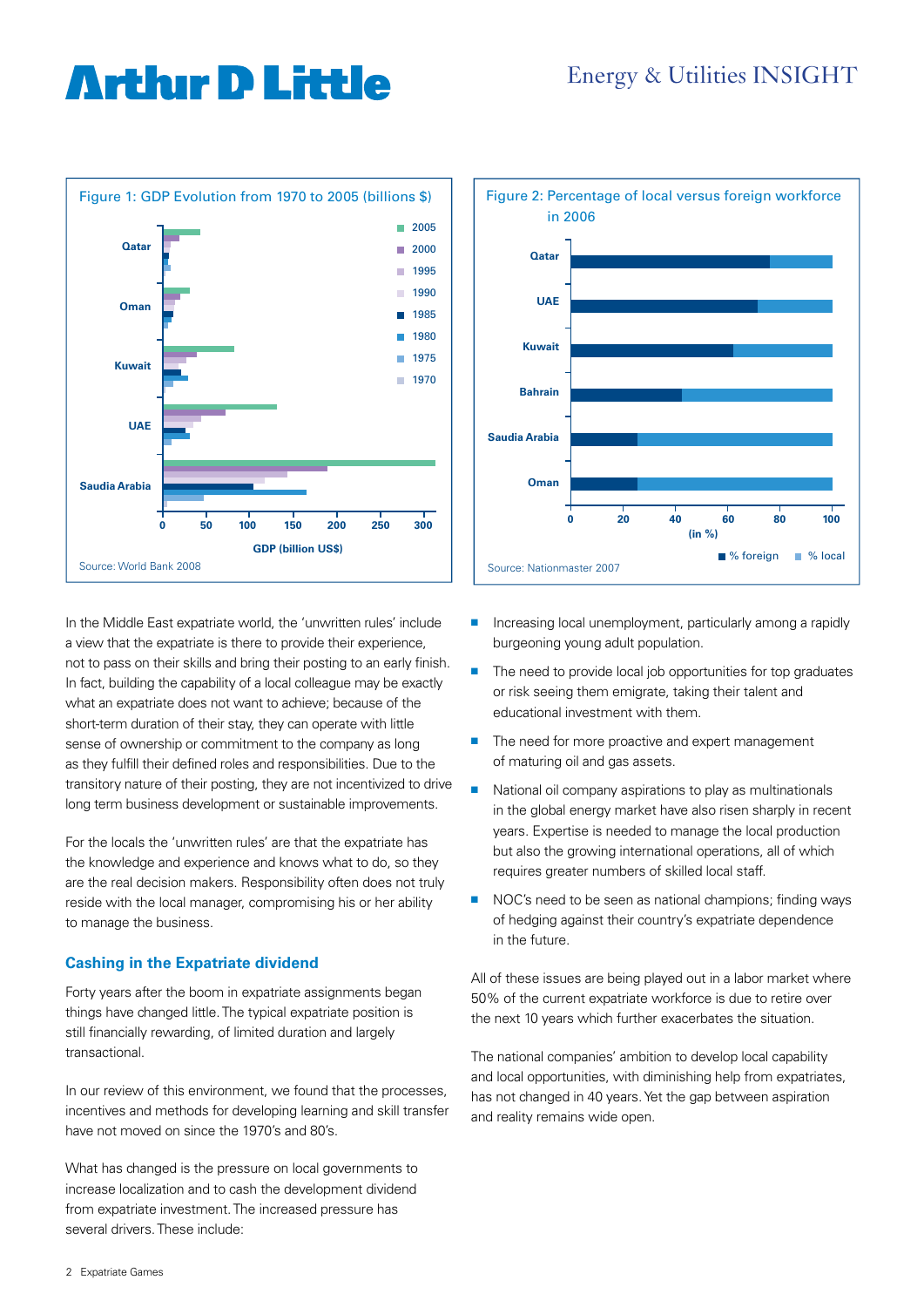### Energy & Utilities INSIGHT

### **Arthır D Little**



### **Barriers to change**

The factors preventing skills transfer all share a common feature: lack of follow-through.

- Targets for skills transfer in the form of localization policies have been set by governments but with little in place to assure delivery. Pressure to achieve targets often dissipates until the operating license is up for review or renewal.
- Staff have received education in a transactional environment. The style in which expatriates work with locals has not progressed to a true coaching and development relationship. Specialist skills have been transferred, but staff have not had the fast-track application and learning opportunities in the field to gain genuine mastery of these skills.
- **E** Learning appears to be blocked by the drive for short term milestones, often used to explain why the task was achieved but the learning objectives were not.
- $\blacksquare$  There is a doubling up of resource between local and expatriate staff. This can create an oversized organization with slow decision making and limited innovation.

Ultimately this legacy business model is slowing progress in building local capacity. Its distinguishing features; centralized control with hierarchical decisions driven by administration rather than performance goals has not changed in decades.

In these features, we see a set of 'unwritten rules of the game' emerging which remove the incentive for local workers to learn and be accountable. What has changed is the pressure on local governments to increase localization and to cash the development dividend from expatriate investment.

#### **Delivering the promise**

In recent work on business improvement for clients in this market, Arthur D. Little has found robust ways of accelerating local staff development, gaining greater leverage from expatriate staff, and aligning the needs of all those involved more closely. In particular, we have identified a number of key steps that need to take place to ensure that in a further 20 years the situation will have changed.

These include a new approach to fast-track transfer and application of skills, a new approach to incentivizing expatriates, and a revised approach to development plans.

- 1. Fast-track skill transfer and application should include a process of learning in everything the person does. In the past, local labor was not educated adequately to actively participate in the drive for economic development. Today, local labor is better prepared for these challenges, with high levels of graduates coming out of top universities. However, they are lacking the experience required to transform knowledge into capability. The learning model needs to embrace behaviors as well as tools. Pragmatic processes for setting business performance targets, creating personal objectives and translating those into a series of skill development challenges for the year are missing. Through embedding a cycle of planning and review of business and personal performance, learning can be embedded into every aspect of the business.
- 2. Human resource processes and mechanisms must focus on linking business demands with opportunities for personal development. Training courses provide the knowledge but the cycle of application of the skill and personal reflection on what has been learnt has to be formalized and embedded in the organizational culture.
- 3. Scorecards of expatriates would benefit from a complete revision, so that measurements and rewards reflect the desired capability building as opposed to simply the transactions carried out. Encouragement is needed to build a legacy of skills and experience, rather than simply a number of people trained. Development plans need to become more focused on results and less on 'traffic' through the system. Follow-through processes and measures are required to monitor accurately the success of each learning activity and of the overall development of each participant.